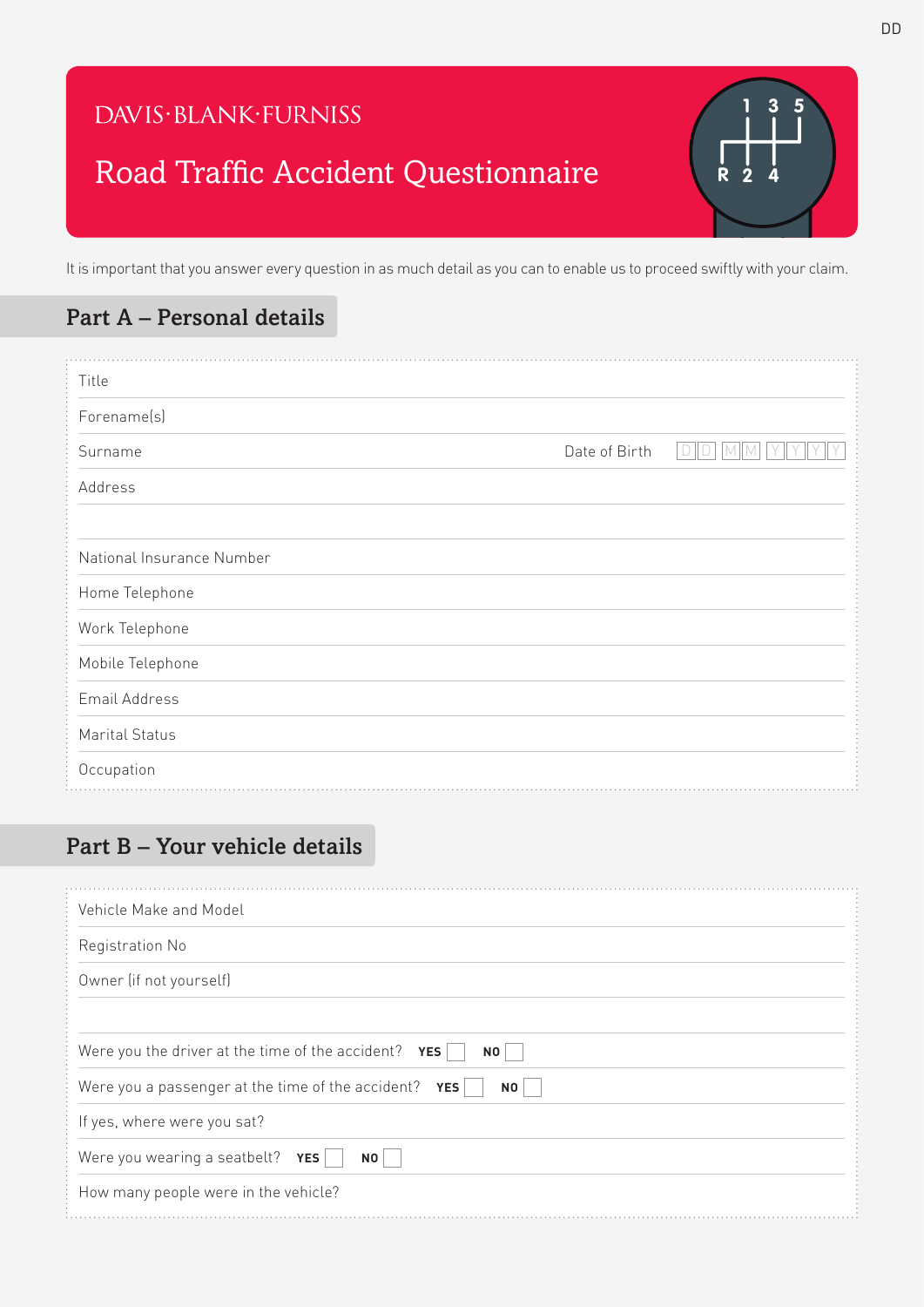# Part C – Insurance & legal expenses

| Your Motor Insurers Name                                                                                                                                              |
|-----------------------------------------------------------------------------------------------------------------------------------------------------------------------|
| Address                                                                                                                                                               |
|                                                                                                                                                                       |
| Policy Number                                                                                                                                                         |
| Does this policy provide Legal Expenses Cover? YES<br>NO <sub>1</sub>                                                                                                 |
| Do you have any other policies which provide Legal Expenses Cover?<br>(i.e. household contents insurance or credit cards $-$ if so, provide details) YES<br><b>NO</b> |
| Are you a member of a Trade Union? YES<br>Do they provide free legal advice? $YES$<br><b>NO</b><br>N <sub>0</sub>                                                     |

### Part D – Accident details

| D D <br> Y  Y  Y  Y<br>Date of Accident<br>$M$ $M$                                                                                                                        |
|---------------------------------------------------------------------------------------------------------------------------------------------------------------------------|
| Time of Accident                                                                                                                                                          |
| <b>Accident Location</b>                                                                                                                                                  |
| What was the weather like?                                                                                                                                                |
|                                                                                                                                                                           |
| What were the road conditions like?                                                                                                                                       |
|                                                                                                                                                                           |
| Description of Accident (please describe as best you can, the details of events leading up to the accident;<br>the accident itself and the events following the accident) |
|                                                                                                                                                                           |
|                                                                                                                                                                           |
|                                                                                                                                                                           |
|                                                                                                                                                                           |
|                                                                                                                                                                           |
|                                                                                                                                                                           |
|                                                                                                                                                                           |
|                                                                                                                                                                           |
|                                                                                                                                                                           |
|                                                                                                                                                                           |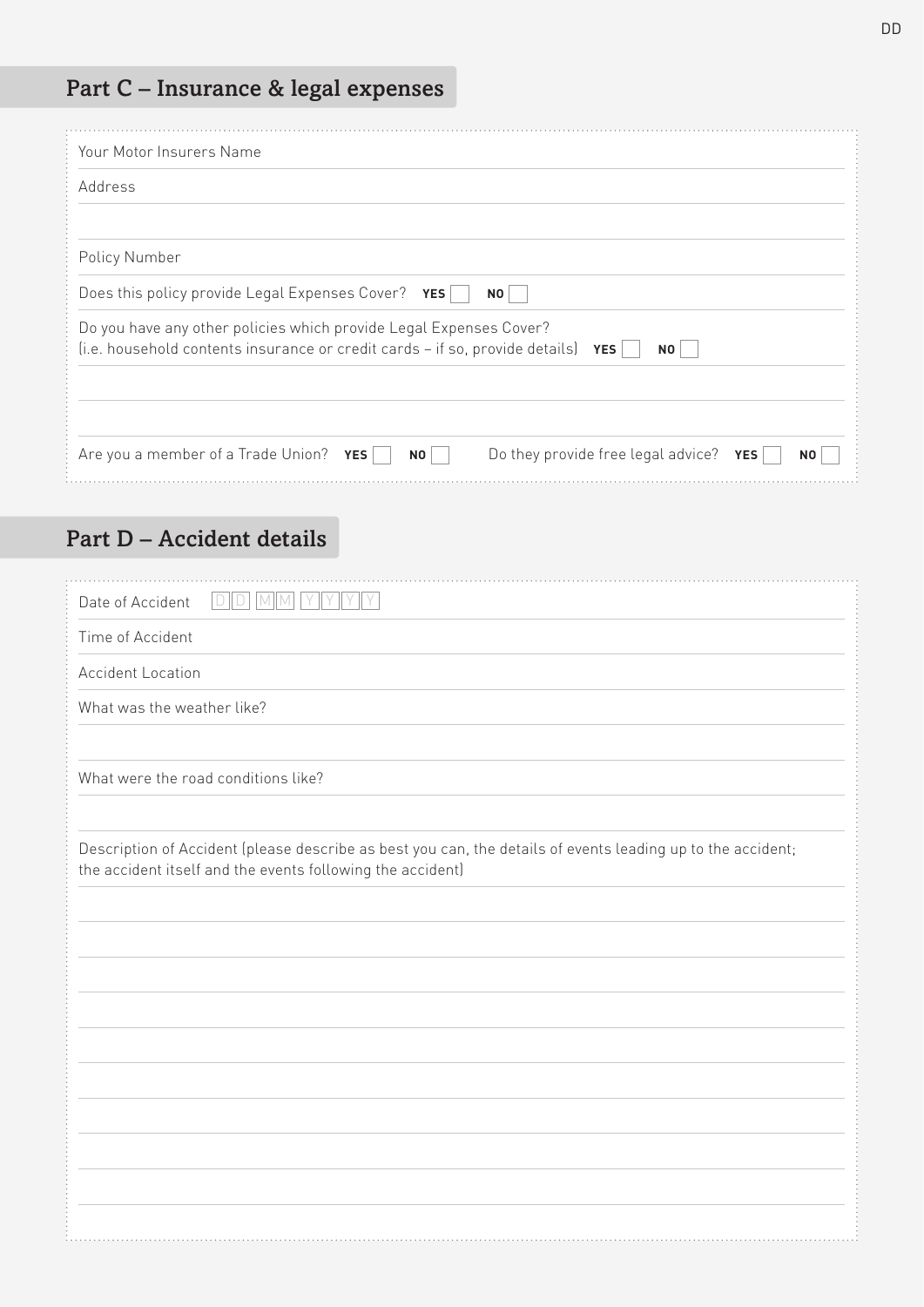| Sketch of Accident (detail the accident scene, giving the direction of vehicles, any landmarks, |
|-------------------------------------------------------------------------------------------------|
| the point of collision and anything relevant to the accident)                                   |

|  |  |  |  | Where and what damage has been caused to your vehicle? |
|--|--|--|--|--------------------------------------------------------|
|  |  |  |  |                                                        |

Do you consent to me carrying out a background check to establish any other accidents or claims you have had in the past 5 years? 

| L      | ี่ ผก |  |
|--------|-------|--|
| $\sim$ |       |  |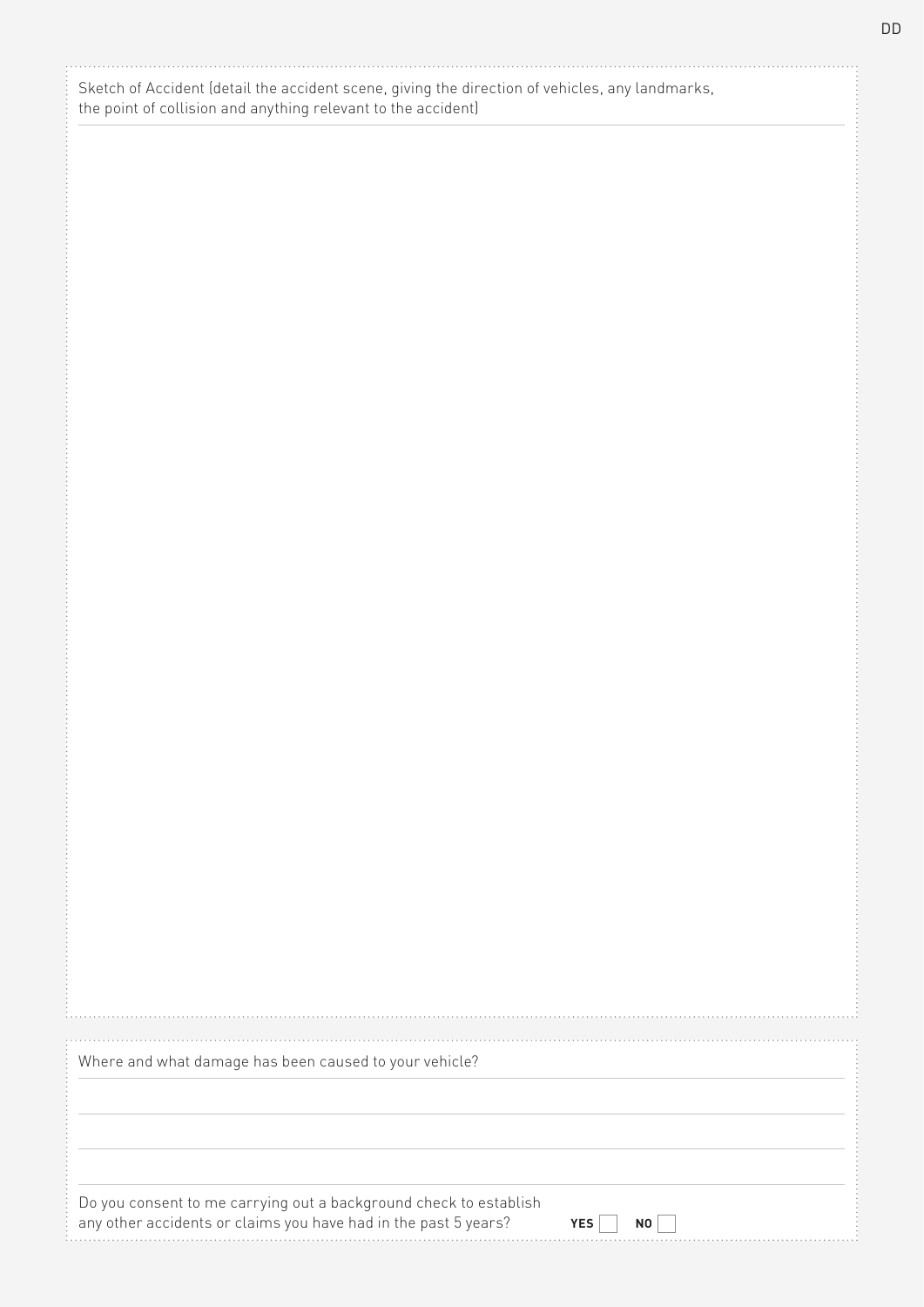| Part E – Other driver details (person responsible for accident) |
|-----------------------------------------------------------------|
|-----------------------------------------------------------------|

| Title                                                         |
|---------------------------------------------------------------|
| Forename(s)                                                   |
| Surname                                                       |
| Address                                                       |
|                                                               |
| Telephone                                                     |
| Vehicle Make/Model                                            |
| Registration No                                               |
| Colour                                                        |
| Did you obtain the other driver's insurance details YES<br>NO |
| Insurers Name                                                 |
| Address                                                       |
|                                                               |
| Policy No                                                     |

## Part F – Police details

| Was the incident reported to the police? $YES$<br>NO |  |
|------------------------------------------------------|--|
| Police Officer                                       |  |
|                                                      |  |
| <b>Police Station</b>                                |  |
|                                                      |  |
| Police Ref                                           |  |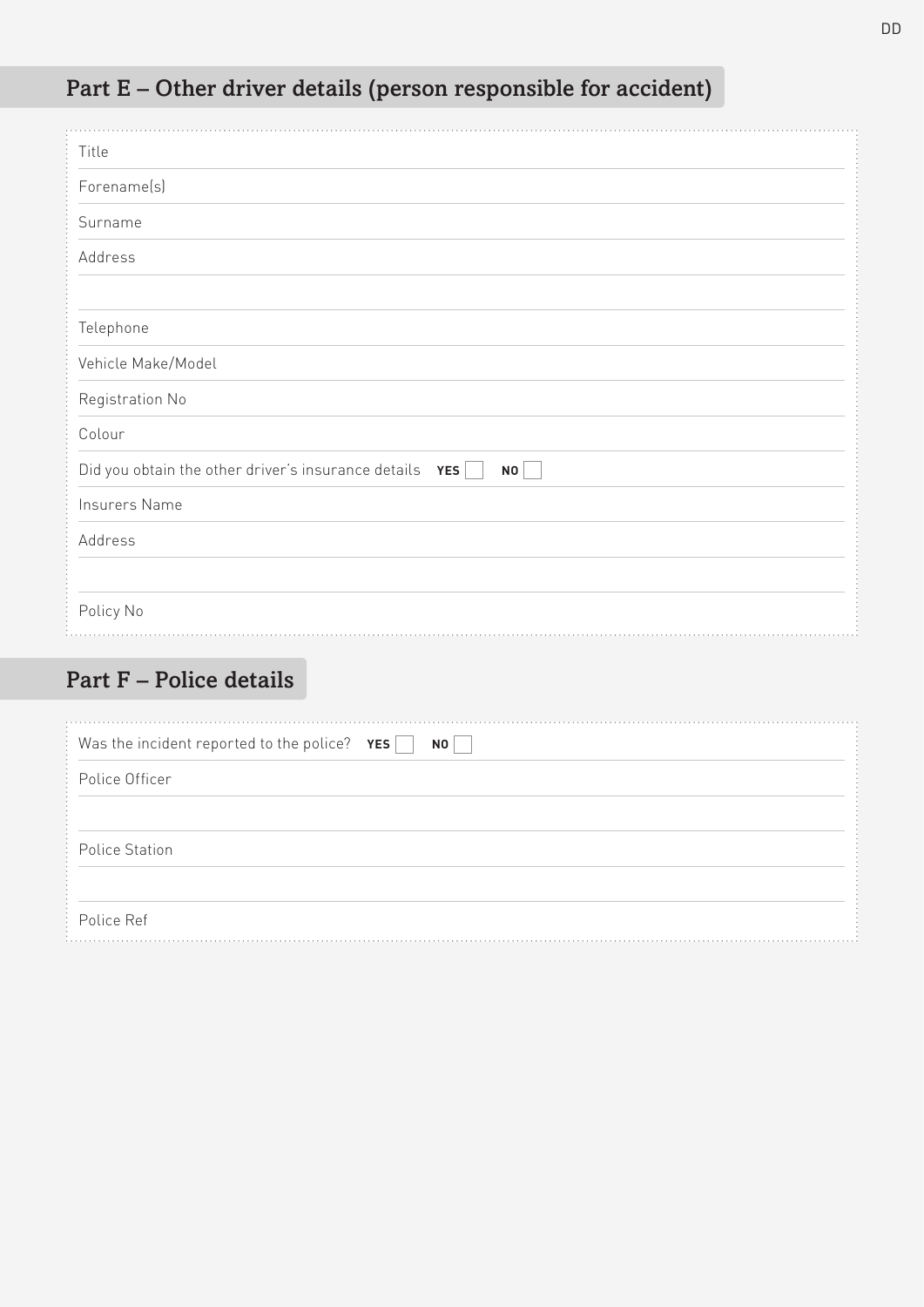### Part G – Witness details

| Were there any witness? $YES$<br>NO <sub>1</sub> |  |
|--------------------------------------------------|--|
| Name                                             |  |
| Address                                          |  |
|                                                  |  |
| Telephone                                        |  |
| Name                                             |  |
| Address                                          |  |
|                                                  |  |
| Telephone                                        |  |

## Part H – Your injuries

| Please describe in detail, what injuries did you sustain as a result of this accident:                                                                                                                             |
|--------------------------------------------------------------------------------------------------------------------------------------------------------------------------------------------------------------------|
|                                                                                                                                                                                                                    |
|                                                                                                                                                                                                                    |
|                                                                                                                                                                                                                    |
|                                                                                                                                                                                                                    |
|                                                                                                                                                                                                                    |
|                                                                                                                                                                                                                    |
|                                                                                                                                                                                                                    |
|                                                                                                                                                                                                                    |
|                                                                                                                                                                                                                    |
| Have you sought any medical attention? YES<br>NO                                                                                                                                                                   |
| If Yes, on what date did you first do so?                                                                                                                                                                          |
| Did you attend Hospital as a result of this accident? YES<br><b>NO</b>                                                                                                                                             |
| Were you taken by ambulance to the Hospital?<br><b>YES</b><br><b>NO</b>                                                                                                                                            |
| If not, how did you get there? (If you travelled by taxi or bus, what was the cost? Did you get a bus/taxi home?<br>Were you driven by a spouse or friend? How many miles there and back? Mileage? Car park fees?) |
|                                                                                                                                                                                                                    |
|                                                                                                                                                                                                                    |
|                                                                                                                                                                                                                    |
|                                                                                                                                                                                                                    |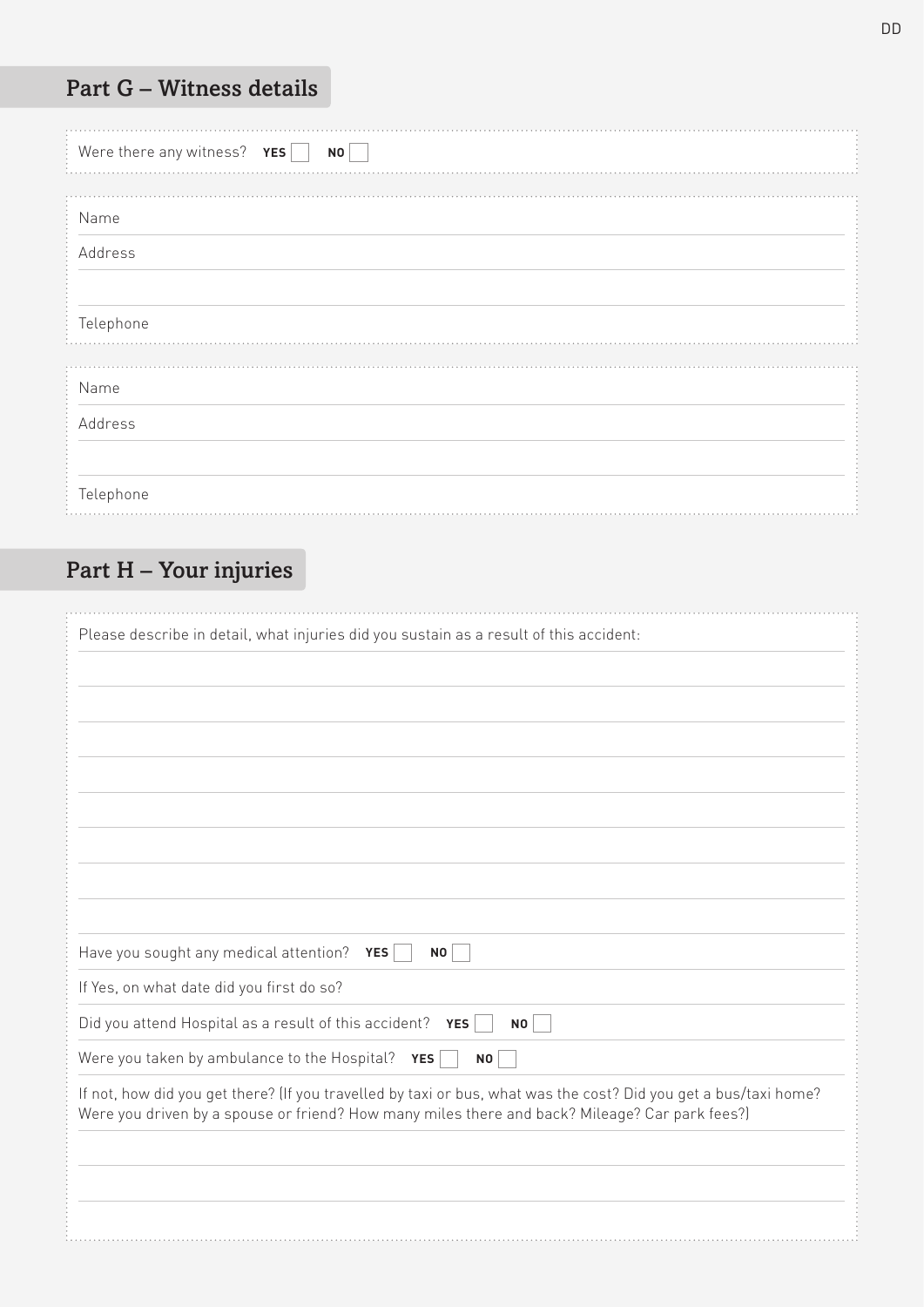Hospital Name: 

Address:

Were you admitted to Hospital and if so, on what date were you discharged?

How many times did you attend the Hospital for treatment in respect of your injuries? (Please include any travelling expenses to and from the hospital i.e. bus fare, taxi fare, mileage, car park fees)

Did you visit your General Practitioner as a result of this accident?

GP Name:

Address:

What medication was prescribed by your GP (if any):

How many prescriptions have you paid for and at what cost? (please send all receipts including those relating for over the counter medication which you have bought)

Have you had any physiotherapy treatment as a result of this accident?

Physiotherapist Name

Address

Cost per session (please provide invoices, if available)

Have you fully recovered from this accident? (If not, briefly describe your current symptoms)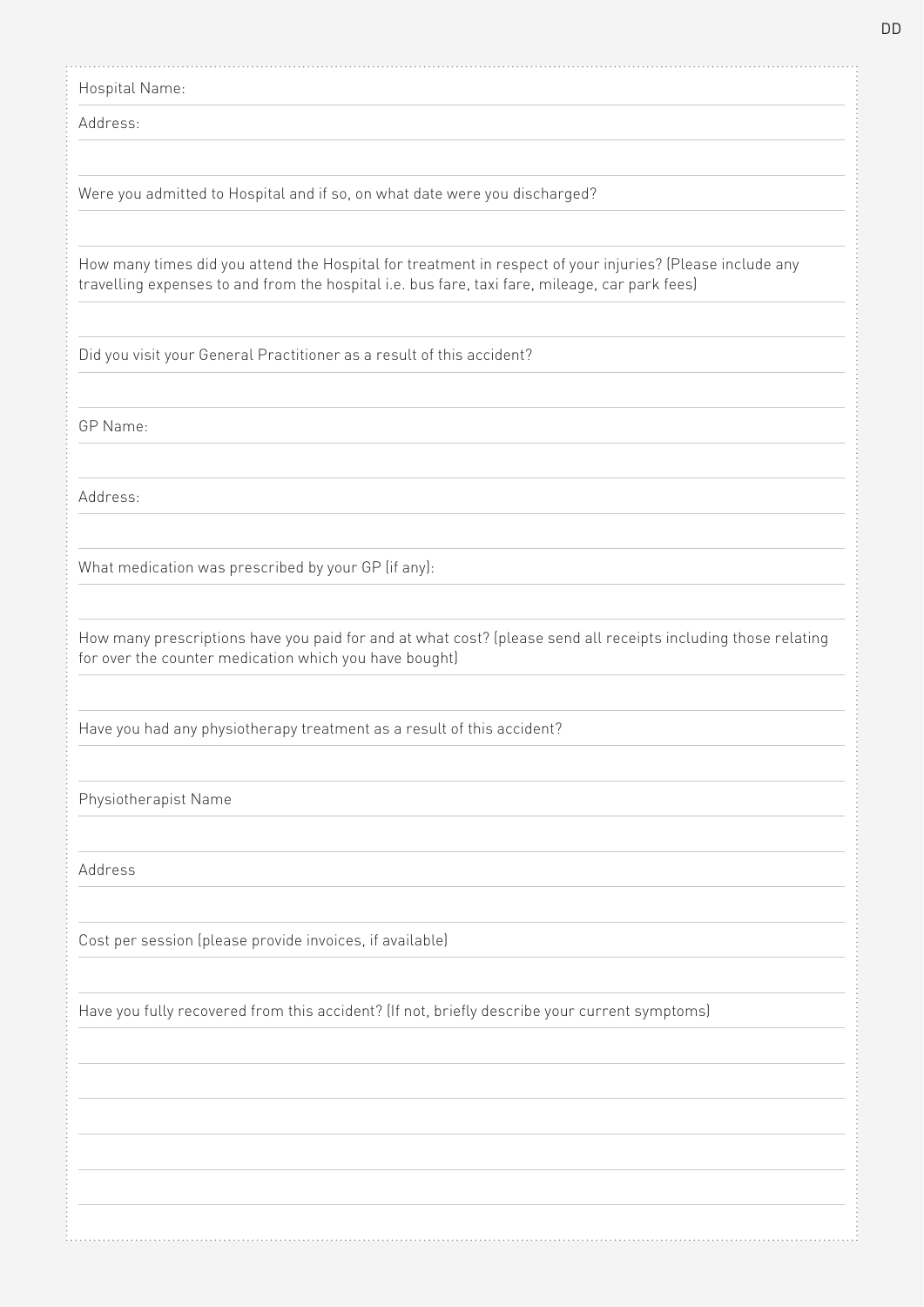| Has this accident affected you emotionally? (Briefly describe how you feel)                                                                             |
|---------------------------------------------------------------------------------------------------------------------------------------------------------|
|                                                                                                                                                         |
|                                                                                                                                                         |
|                                                                                                                                                         |
|                                                                                                                                                         |
|                                                                                                                                                         |
|                                                                                                                                                         |
|                                                                                                                                                         |
|                                                                                                                                                         |
|                                                                                                                                                         |
|                                                                                                                                                         |
|                                                                                                                                                         |
|                                                                                                                                                         |
|                                                                                                                                                         |
|                                                                                                                                                         |
| Did you require any care as a result of this accident? (This may be from your spouse, parents, children or other                                        |
| members of the family and may include, help getting dressed, washing and bathing etc.; please provide as<br>much detail as possible):                   |
|                                                                                                                                                         |
|                                                                                                                                                         |
|                                                                                                                                                         |
|                                                                                                                                                         |
|                                                                                                                                                         |
|                                                                                                                                                         |
|                                                                                                                                                         |
|                                                                                                                                                         |
|                                                                                                                                                         |
|                                                                                                                                                         |
|                                                                                                                                                         |
|                                                                                                                                                         |
|                                                                                                                                                         |
|                                                                                                                                                         |
| Were you prevented from any activities as a result of this accident? (this may include attending the gym, playing<br>with your children, hobbies etc.): |
|                                                                                                                                                         |
|                                                                                                                                                         |
|                                                                                                                                                         |
|                                                                                                                                                         |
|                                                                                                                                                         |
|                                                                                                                                                         |
|                                                                                                                                                         |
|                                                                                                                                                         |
|                                                                                                                                                         |
|                                                                                                                                                         |
|                                                                                                                                                         |
|                                                                                                                                                         |
|                                                                                                                                                         |
|                                                                                                                                                         |
|                                                                                                                                                         |

DD